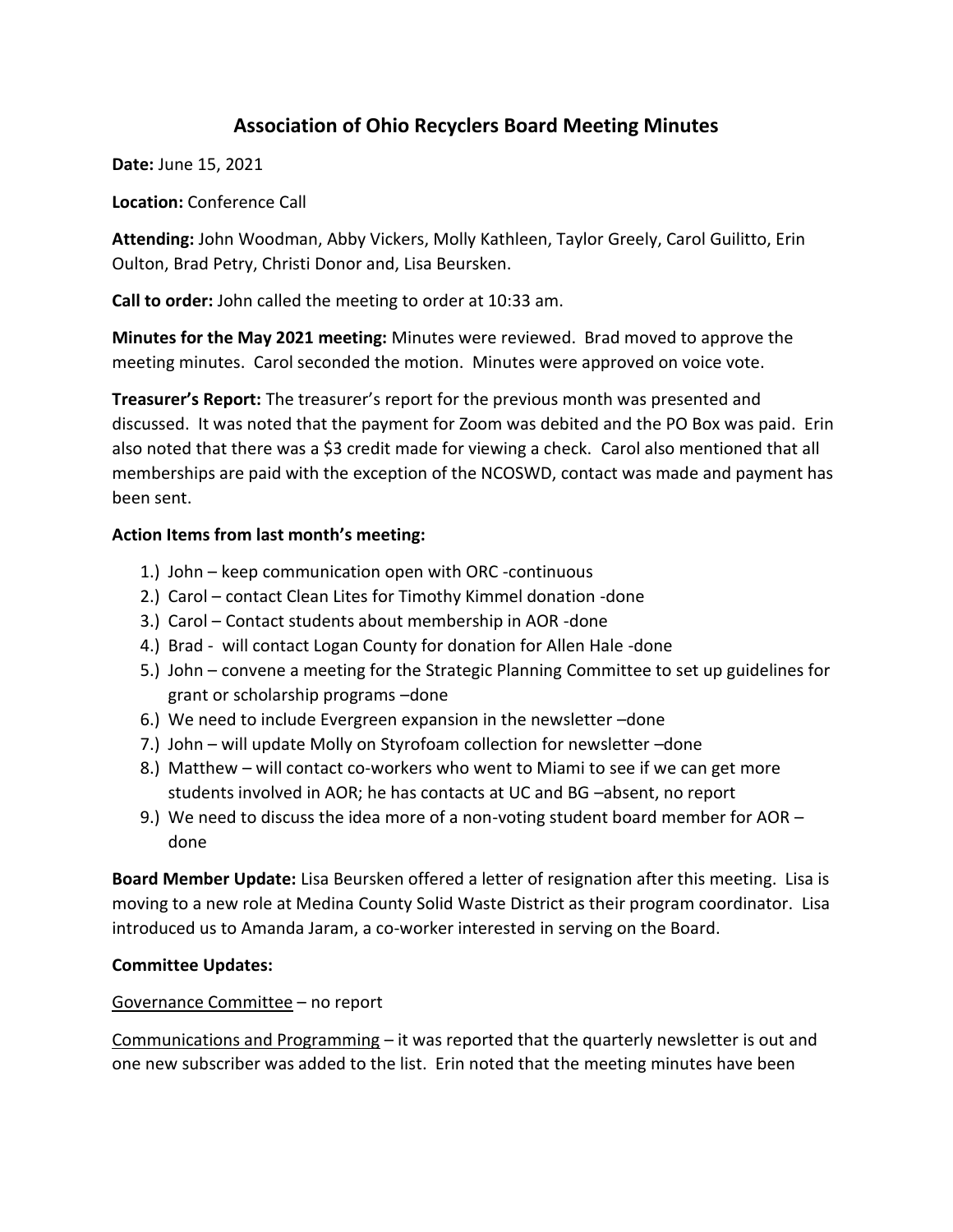shared on the website with the newsletter. With this report, Carol noted two members renewed their membership. She wanted to ensure they were added to the list of subscribers.

Strategic Planning – Michael, Jason, and John had a meeting on the possible new grant program for AOR. John emailed a draft of this to the Board. The current proposal is for two grants of \$500 to be eligible for members of AOR. The premise was to help both to encourage recycling programs and to use as a tool for outreach to help in broadening the membership. Proposed possible uses are to include: recycling education, advertising, special event recycling and buying recycled content items. Proposed non-eligible items not limited to: personnel costs, replacement for normal operating expenses. Discussion around the grant proposal began and all liked the ideas. John said he would resend the email and all can edit and add comments surrounding it.

### **New Business:**

The non-voting student Board seat was discussed. The Board welcomes the idea but John mentioned that in order to add the seat, a vote will most likely need to take place during the Members Meeting in December. Brad questioned Molly in part with her background at OSU and she felt confident that recruitment would not be an issue for the open position.

With the topic of the Members Meeting coming up, the question was raised on the ability to do an in person event. The Board would like to be able to do this and is looking at the second Tuesday in December instead of the traditional third Tuesday of the month. This proposed date moves the meeting away from the Holidays.

John noted that the ORC has a meeting coming up in late June or July and that he plans to attend.

John also reported that the Executive Committee for the fall Partner's Conference is beginning to work on the contracts for the rooms at the hotel and the conference spaces.

AOR would also like to attempt in person meetings and tours as travel restrictions allow.

### **Round table Discussions:**

John – Montgomery County held its second Styrofoam event and filled a semi-trailer in four hours. Huber Heights, a city inside of Montgomery County, is hosting an event on June 19<sup>th</sup> for anyone who wants to participate. John stated the Montgomery County will host a third event sometime in October.

Molly – reported that OSU is gearing up for back to school. She reported that staff vacancies have created additional responsibilities in her office to include Ohio Stadium. Also reported are a few new programs at OSU. A film plastic recycling program has begun in addition to two new composting programs. One program is for off-campus students and another is for the staff at the Wexner Medical Center. Molly reported that there is direction being made in clothing recycling drop offs as well.